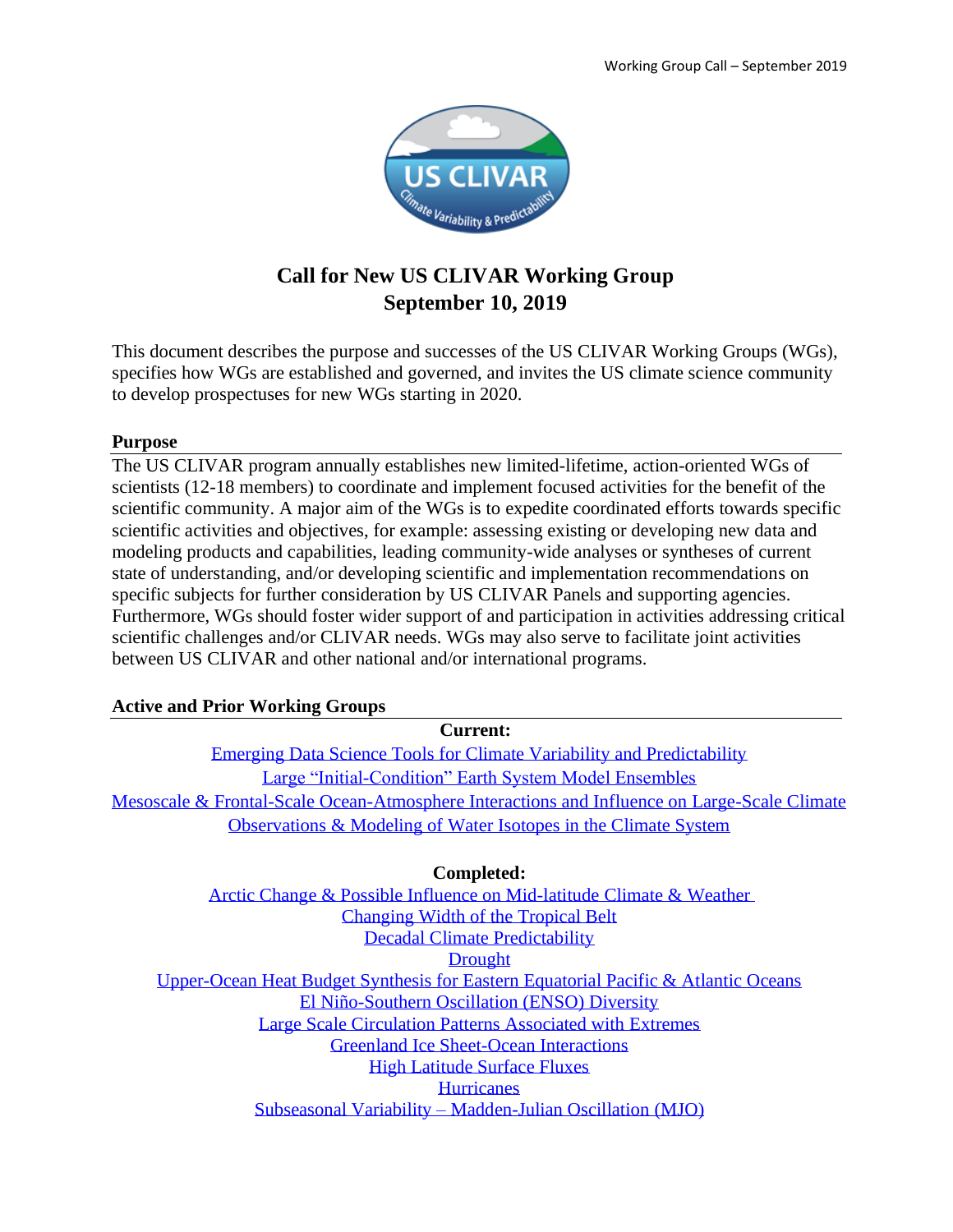[Ocean Carbon Uptake in CMIP5 Models](http://usclivar.org/working-groups/ocu) **[Salinity](http://usclivar.org/working-groups/salinity)** [Heat & Carbon Uptake by the Southern Ocean](http://usclivar.org/working-groups/southern-ocean) [Western Boundary Currents](http://usclivar.org/working-groups/western-boundary-current)

The WGs have been highly successful in carrying out a variety of productive and remarkably effective activities. Examples of activities of recently completed WGs are summarized below.

- Decadal Predictability WG: Defined a framework to distinguish natural variability from anthropogenically forced decadal variability, summarized in a *BAMS* paper. Developed a set of metrics for assessing the skill of initialized decadal predictions and their comparison in the context of uninitialized projections, summarized in a *Climate Dynamics* article. Furnished recommendations to the World Climate Research Program (WCRP) Climate Model Intercomparison Project (CMIP) Panel on design and evaluation of decadal prediction runs in CMIP5.
- ENSO Diversity WG: Organized an international, open community workshop surveying the state of understanding of ENSO diversity and concluding that ENSO can be described as a continuum, rather than a bimodal system. Summarized findings in a US CLIVAR Report and cover article "Understanding ENSO Diversity" in *BAMS*. Organized a special collection in *Climate Dynamics* of papers on the definition of metrics for examining diversity in climate models. Informed international planning for the Tropical Pacific Observing System (TPOS-2020), the ENSO MIP endorsed experiment for CMIP6, and the CLIVAR research focus on ENSO in a warming world.
- Southern Ocean WG (joint with Ocean Carbon Biogeochemistry Program): Developed a set of observationally-based metrics for consistent evaluation of Earth System model simulations of heat and carbon uptake in the Southern Ocean in response to a changing climate. Evaluated Southern Ocean biases in CMIP5 model simulations, assessing the role of eddies and identifying critical observational gaps. Summarized findings in a *Journal of Climate* article.
- Tropical Belt WG: Reviewed and assessed which metrics are most appropriate to determine the extent and quantify impacts of tropical width expansion. Evaluated how anthropogenic forcing and natural ocean-atmosphere variability contribute uniquely to decadal timescale changes in tropical width. Explored how tropical widening manifests through regional-scale impacts (e.g., drought and desertification, tropical cyclone and extratropical storm tracks, monsoon systems). Submitted articles on these topics as part of a larger cross-journal collection of 13 papers, organized by the WG.

Previous WGs have impacts extending beyond the conclusion of their funded lifetimes; each galvanizing a community of researchers to further advance scientific exploration. For example, the MJO WG gave rise to an international World Climate Research Program (WCRP) MJO Task Force, which in turn organized a 2011-12 DYNAMO field experiment on MJO initiation; the Drought WG expanded into an international WCRP Drought Interest Group to identify strategic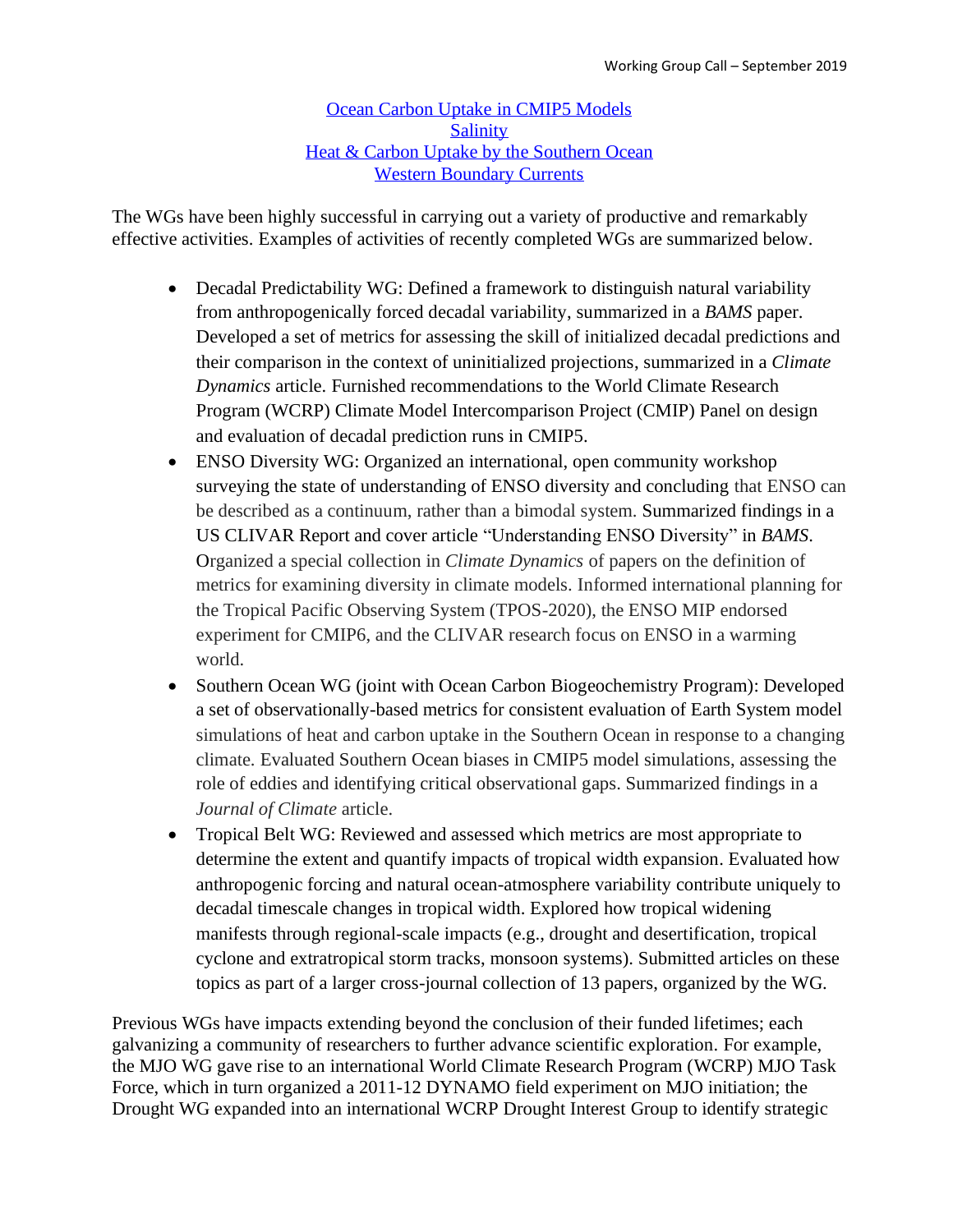research needs in drought prediction and develop a global drought information system; the Salinity WG Report contributed to the design of an international SPURS process study and 2012- 13 field experiment to examine the mechanisms controlling the upper ocean salinity budget. The scope, aims, types of activities, and organization of the completed WGs should serve as the basis for follow-on community activities nationally and internationally.

#### **Description and Governance**

WGs have in common the following characteristics. They:

- Assemble a team of up to 12 core US scientists to undertake the work (additional international 'contributing member' participation is welcomed)
- Develop and implement a work plan describing expected activities, milestones, support needs, and anticipated benefits to the US CLIVAR program and to the larger research community
- Undertake specific tasks that are both achievable and measurable within a 2-3 year lifetime
- Produce informational material to communicate activities and results with the broader community for inclusion on US CLIVAR website and/or published in journals, newsletters, or as US CLIVAR reports
- Encourage community-wide participation whenever possible through open workshops and sessions at science conferences
- Link with one or more US CLIVAR Panels to facilitate planning of the program and enable annual review of the WG progress

In order to link with the Panel(s), proposers of a WG should contact and consult with the current chairs of the appropriate Panel(s). Panel mission statements and membership lists can be found on the [US CLIVAR website.](https://usclivar.org/panels/descriptions)

WGs may be formed jointly with other national and international programs (e.g., US Ocean Carbon Biogeochemistry Program, Study of Environmental Arctic Change, Past Global Changes). In such cases the US CLIVAR Project Office (USCPO) should be consulted regarding programmatic cooperation.

The US CLIVAR Scientific Steering Committee (SSC) reviews prospectuses for new WGs. Evaluation criteria include relevance to US CLIVAR goals, focus of activities, prospects for advancing the science within the broader research community, and deliverables that are achievable within the 2-3 year time period. The US CLIVAR Inter-Agency Group considers the SSC review in selecting the WGs to initiate in the coming year. When approved, WGs are supported and administered through the USCPO.

The SSC and its Panels will assess the progress of WGs each year. The WG chairs prepare an annual update on activities via webinars to inform the summer Panel meetings.

### Membership

The SSC approves the membership of the WG. The SSC considers the suggested membership described in the prospectus and may recommend alternate members. It is recommended that those leading the development of a prospectus **do not** notify prospective WG members until after the proposed WG has been approved and membership has been reviewed and confirmed with the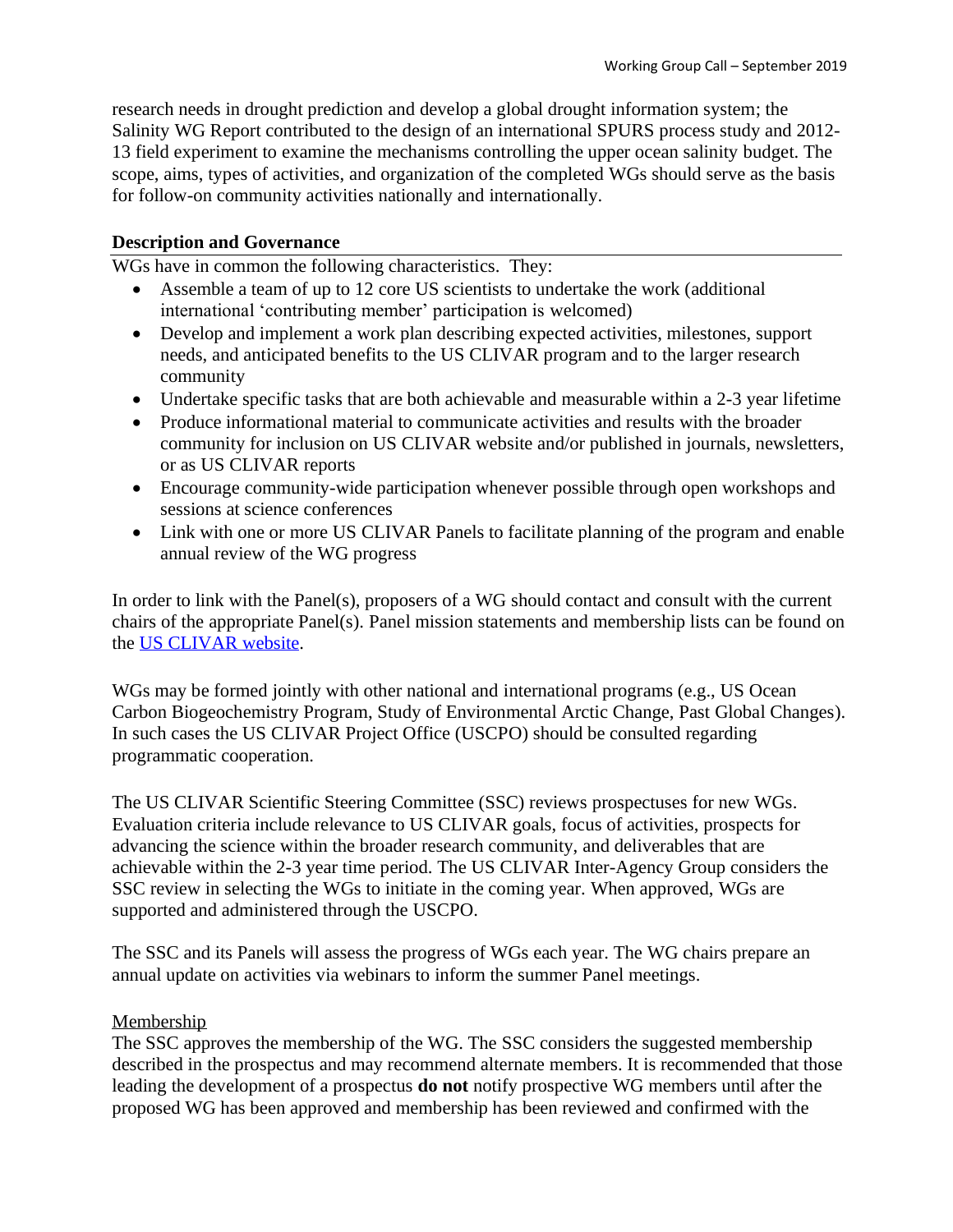## SSC.

Membership of non-US scientists is welcome, but should be limited to no more than six of the maximum 18-members. Such 'contributing members' may participate fully in the activities of the WG. However, travel support to non-US members to attend WG meetings and/or workshops is not provided through US CLIVAR.

## Financial Support

Up to \$75K is provided to support the activities of a WG during its lifetime. Typical costs include WG meetings, teleconferences, WG-drafted journal article(s), and a modest-sized open science workshop (such support includes typical workshop-related costs and only very limited travel funds).

WGs should focus on utilizing and maximizing efficient use of existing or expected resources. WGs will not be formed to explicitly develop proposals for consideration by agencies.

### **Submission of Prospectuses for New Working Groups**

Each prospective new WG that seeks support must develop and submit a prospectus. The prospectus should be limited to five pages and address the following:

- Motivation: What is the motivation for the WG? Why establish a WG now?
- Tasks: What are the proposed specific tasks (these must be measurable and attainable), timeline of activities (including appropriate milestones), and anticipated outcomes and benefits to US CLIVAR (describing links to appropriate Panel goals, the Science Plan, and agency programs)?
- Publications and Outreach: What plans does the WG have for producing and publishing material suitable for the US CLIVAR website, journals, newsletters, reports, etc.? What other programs would the WG activities align with and how would outreach be conducted?
- Reporting: How and to which US CLIVAR Panels will the WG report?
- Leadership and Suggested Membership: Who will co-chair the WG and what complimentary research experience does each co-chair bring? What is the suggested membership of the WG and what expertise does each proposed member provide?
	- o NOTE: WGs are great opportunities for early career scientists. Diversity of membership (e.g., expertise, institutions, career stage, gender) should also be considered.
- Resource Requirements: What are the activities for which resources are sought: travel, communications, reporting (e.g., the WG will meet once per year for 2 days, hold quarterly teleconferences, organize a 50-participant workshop, and submit for publication a 15-page manuscript)?
	- o NOTE: a detailed budget, developed by the USCPO, is not included in the prospectus. Only list the activities to be supported.

Prospectuses from previous WGs provide good models for developing a new WG prospectus, for examples see: [Arctic Mid-Latitude Linkages,](https://usclivar.org/sites/default/files/documents/2015/Arctic-Working-Group-Prospectus-Final.pdf) [Large Ensembles,](https://usclivar.org/sites/default/files/documents/2018/Prospectus%20US%20CLIVAR%20WG%20on%20Large%20Ensembles%20.pdf) [Tropical Belt,](https://usclivar.org/sites/default/files/documents/2016/Prospectus_TropicalBelt.pdf) [Water Isotopes.](https://usclivar.org/sites/default/files/documents/2018/FINAL_Water_Isotopes_US%20Clivar.pdf) A template for a new WG prospectus can be [downloaded here.](https://usclivar.org/working-groups)